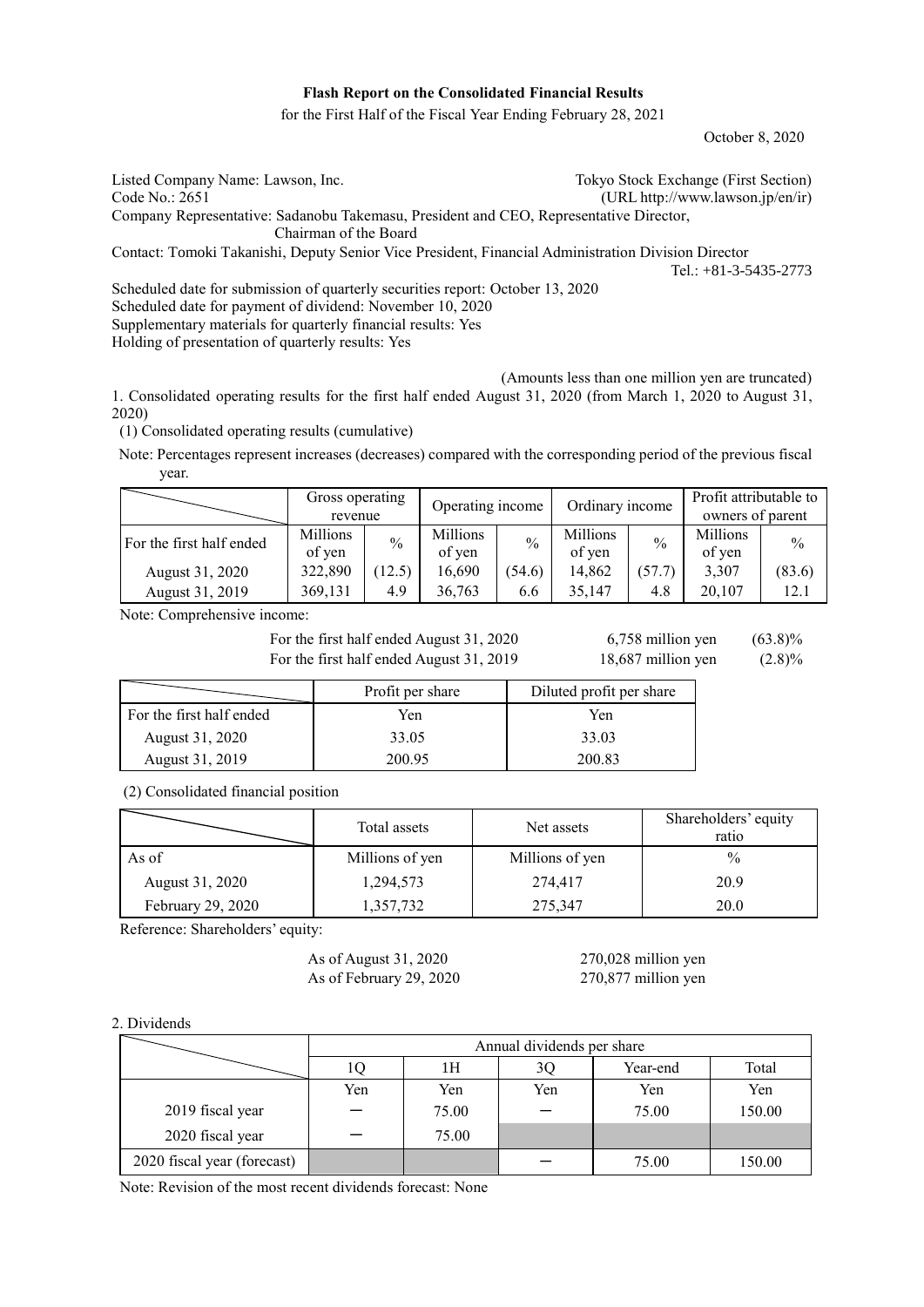3. Forecast of consolidated operating results for the 2020 fiscal year ending February 28, 2021 (from March 1, 2020 to February 28, 2021)

Note: Percentages represent increases (decreases) compared with the corresponding period of the previous fiscal year.

|                  | Gross operating<br>revenue |       | Operating income   |        | Ordinary income           |               | Profit attributable<br>to owners of parent |               | Profit per<br>share |
|------------------|----------------------------|-------|--------------------|--------|---------------------------|---------------|--------------------------------------------|---------------|---------------------|
|                  | <b>Millions</b><br>of ven  | $\%$  | Millions<br>of ven | $\%$   | <b>Millions</b><br>of ven | $\frac{0}{0}$ | Millions<br>of yen                         | $\frac{0}{0}$ | Yen                 |
| 2020 fiscal year | 670,000                    | (8.2) | 35,000             | (44.4) | 30.000                    | (46.8)        | 5.000                                      | 75.1          | 49.96               |

Note: Revision of the most recent consolidated operating results forecast: None

4. Notes

- (1) Change in significant subsidiaries during the quarterly consolidated period (Changes in certain specified subsidiaries resulting in changes in scope of consolidation): None
	- Added: None Excluded: None

(2) Adoptions of specific accounting methods for preparing quarterly financial statements: None

(3) Changes in accounting policies, changes in accounting estimates or restatements

- 1. Changes in accounting policies associated with revision in accounting standards: None
- 2. Changes in accounting policies other than 1. above: None
- 3. Changes in accounting estimates: None
- 4. Retrospective restatements: None

(4) Number of shares outstanding (common stock)

| 1. Number of shares outstanding at the end of period (including treasury shares) |             |                          |             |
|----------------------------------------------------------------------------------|-------------|--------------------------|-------------|
| As of August 31, 2020:                                                           | 100,300,000 | As of February 29, 2020: | 100,300,000 |
| 2. Number of treasury shares at the end of period                                |             |                          |             |
| As of August 31, 2020:                                                           | 232.805     | As of February 29, 2020: | 237,762     |
| 3. Average number of shares during the period (cumulative three months)          |             |                          |             |
| As of August 31, 2020:                                                           | 100,064,618 | As of August 31, 2019:   | 100,060,603 |

Note: This flash report is exempt from quarterly review.

Note: Descriptions on appropriate use of financial performance forecasts and other special notes

Forward-looking statements presented herein such as financial forecasts are based on currently available information and certain presumptions deemed to be reasonable as of the date of announcement. The achievement of said forecasts cannot be guaranteed. Actual results may be materially different from those in the forecast as a result of various factors. For preconditions of these financial forecasts and notes concerning their use, please refer to "1. Qualitative Information Regarding Quarterly Financial Results, (3) Explanation Regarding Forward-looking Statements" on page 8.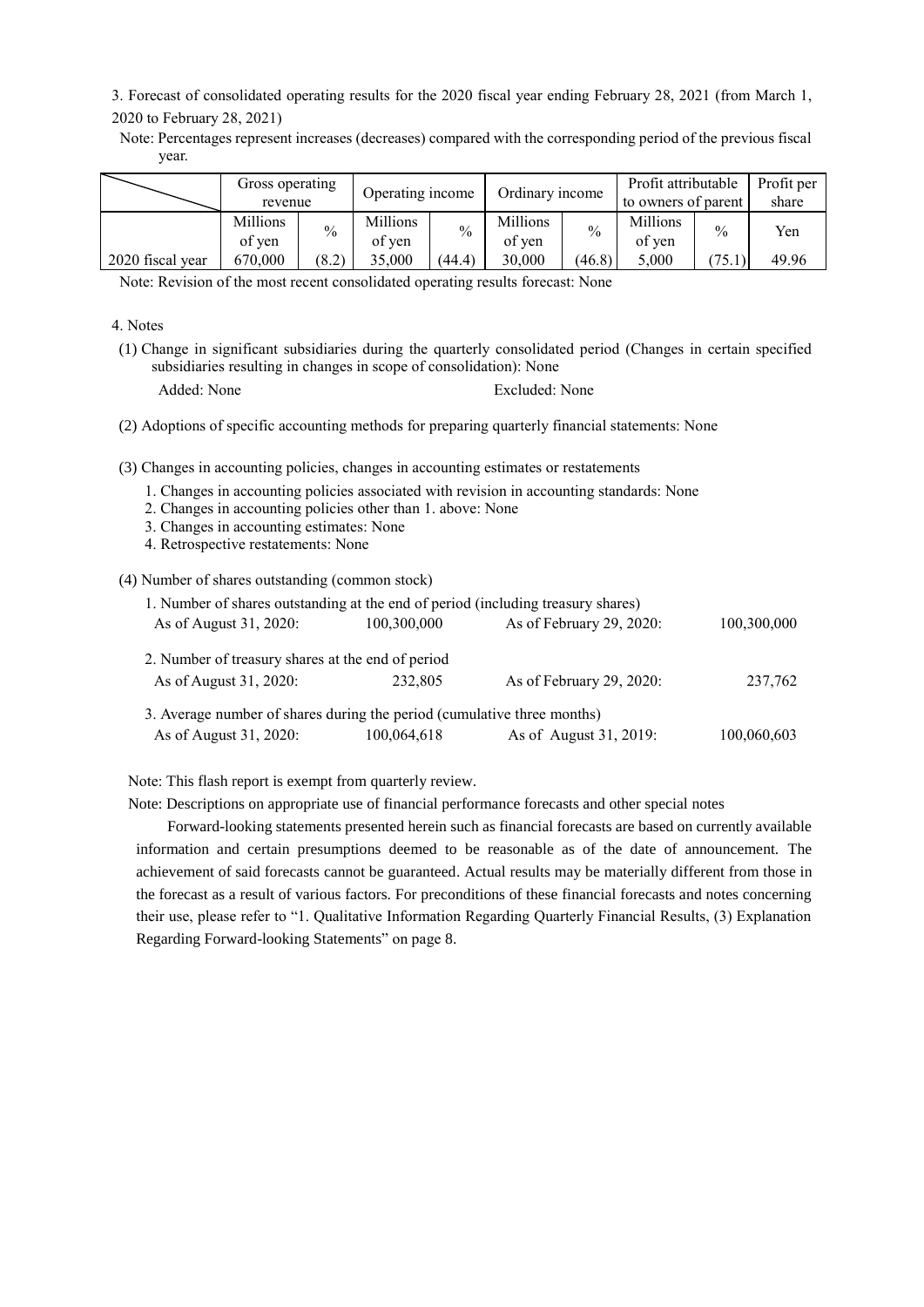## Contents

|                                                                                         | $\overline{2}$ |
|-----------------------------------------------------------------------------------------|----------------|
|                                                                                         | $\overline{2}$ |
|                                                                                         | 8              |
|                                                                                         | 8              |
|                                                                                         | 9              |
|                                                                                         | 9              |
| (2) Consolidated Statement of Income and Consolidated Statement of Comprehensive Income | 11             |
|                                                                                         | 11             |
|                                                                                         | 12             |
|                                                                                         | 13             |
|                                                                                         | 14             |
|                                                                                         | 14             |
|                                                                                         | 14             |
| (Additional Information) (14                                                            |                |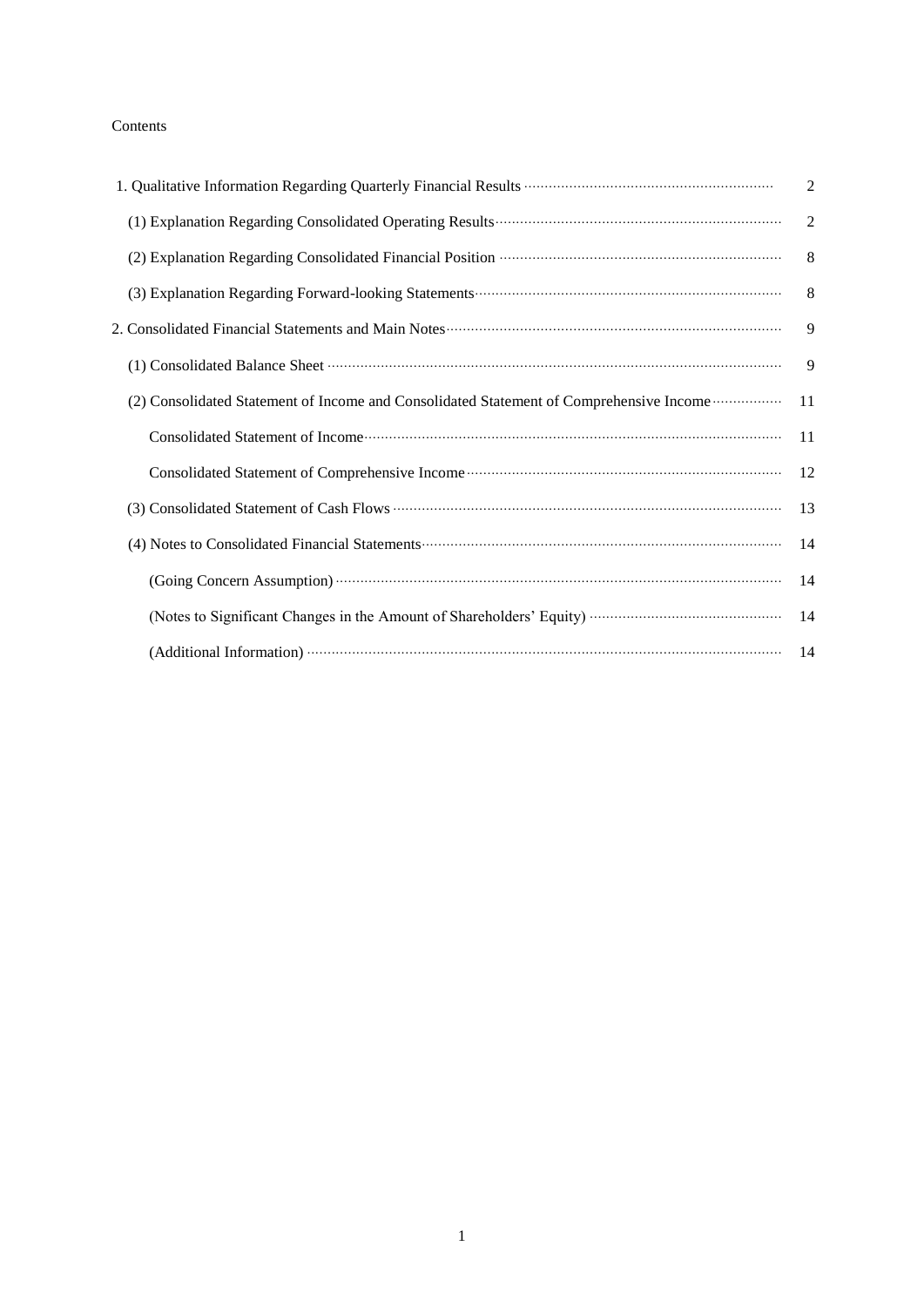## **1**.**Qualitative Information Regarding Quarterly Financial Results**

## **(1) Explanation Regarding Consolidated Operating Results**

During the first half of fiscal 2020, six months from March 1 to August 31, 2020, the novel coronavirus disease (COVID-19) spread across the world. In Japan, a temporary state of emergency was declared, exerting immense pressure on the nation's economic and social activities and the daily lives of the public, with businesses closing and people staying at home in response to requests from the government. The epidemic also had a considerable effect on the trends in customer visits and buying patterns, significantly reducing the net sales of the Lawson Group.

As a result, for the first half of fiscal 2020 on a consolidated basis, gross operating revenue decreased to 322,890 million yen (down 12.5% from previous fiscal year), operating income decreased to 16,690 million yen (down 54.6% from previous fiscal year) and ordinary income decreased to 14,862 million yen (down 57.7% from previous fiscal year). Profit attributable to owners of parent decreased to 3,307 million yen (down 83.6% from previous fiscal year).

Against such a backdrop, we considered what Lawson could do, and took rigorous precautionary measures to protect our customers and employees from infection and flexibly responded to changing customer needs while continuing with our business operations. Notwithstanding the increasingly challenging business environment surrounding Lawson, Inc. and its franchise stores, our headquarters and franchise stores are making unified efforts toward our shared goal, "Creating Happiness and Harmony in Our Communities," under Lawson's Way, our new action guideline set forth this fiscal year.

Furthermore, we also focused on improving our group-wide internal control system and addressing operating risks based on the 2020 Basic Policy for Improvement of Internal Control Systems. We will continue promoting internal control going forward.

Operating results by business segment were as follows.

It should be noted that new reportable segments have been applied since the first quarter of fiscal 2020 and that the comparison and analysis of figures for the six months from March 1 to August 31, 2020 were based on the new reportable segments.

#### **(Domestic Convenience Store Business)**

Owing to the prevalence of remote working and reduced opportunities to go out amid the spread of COVID-19, the number of customers and sales decreased significantly at LAWSON stores. The state of emergency was lifted in late May, and signs of recovery in store sales were seen in June. However, July saw a marked rising trend in the number of new cases of COVID-19 infections, which prompted the government to request the public to refrain from visiting nightlife districts and traveling across prefectures, increasing the alert level. In addition, heavy rains hit a vast area spanning west and east Japan in July, and the rainy season was also prolonged. Such negative factors had an immense impact on customer visits. Against this backdrop, as precautionary store measures against COVID-19, we installed transparent plastic barriers at cash registers; ensured social distancing; encouraged customers to visit our stores during less crowded hours; and made sure employees practiced rigorous hand washing and gargling, disinfected their hands with alcohol-based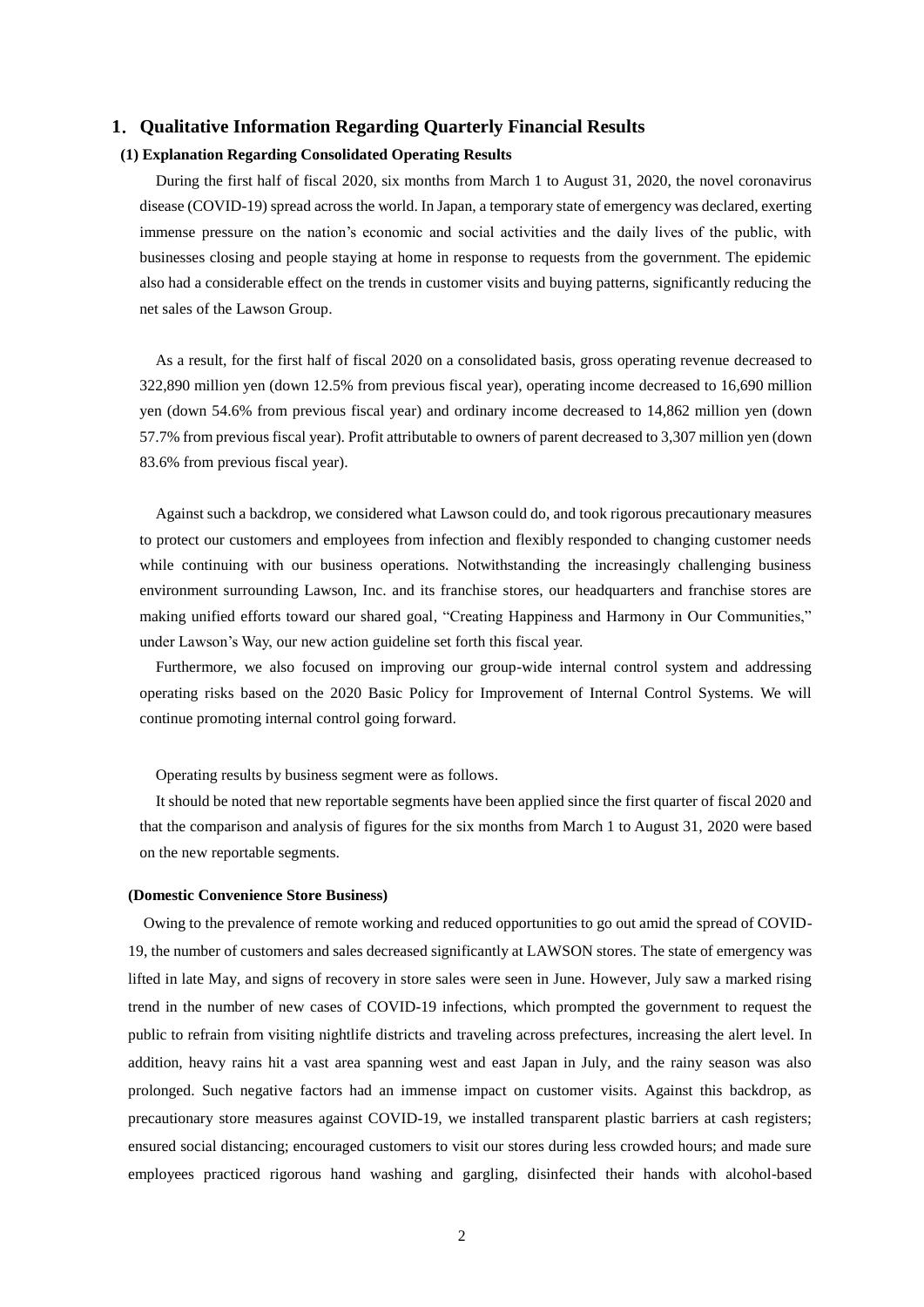disinfectant, and wore face masks.

In store operations, we are striving to establish LAWSON stores as convenience stores endorsed by all our customers. To this end, we are continuing to implement measures to achieve our three commitments, namely, to pursue compelling taste, to be considerate to people, and to be environmentally friendly. By developing distinctive products that are compellingly delicious and health-conscious, we are aiming to further reinforce our product lineup, while rigorously working to offer thoughtful customer service at our stores and ensure environmental friendliness by reducing food waste, the use of plastics and  $CO<sub>2</sub>$  emissions, etc.

Lawson Sanin, Inc., a wholly-owned subsidiary of Lawson, Inc., was merged into Lawson, Inc. effective March 1, 2020.

#### [Store Operations]

In store operations, we continued to focus on reinforcing adherence to the Three Essential Practices, which emphasizes (1) serving customers courteously; (2) offering a merchandise assortment focused on basic items with high demand; and (3) keeping our stores and communities clean. As part of Japan's endeavor to protect the global environment, the government required store operators nationwide to charge for plastic shopping bags starting July 2020. In response, LAWSON stores started providing the bags for three yen each and replaced the bags with those containing 30% vegetable-derived materials in their ongoing efforts to reduce the use of plastic.

#### [Merchandising and Service Strategies]

Net sales decreased significantly owing to a decline in the number of customers. However, as a result of expanding the assortment of fresh vegetables and frozen foods in response to the rise in home cooking instead of dining out, sales of such products increased. We will continue with our efforts to create stores that cater to customers' lifestyles and needs that are changing in line with the spread of COVID-19 infection.

In the rice range, we launched three new products using some unique ingredients in our "Kinshari Onigiri Rice Ball" series— "Sweet-soy-sauce-grilled Kobe beef" and "Green-chili-miso-flavored Kirishima Kurobuta pork"—which were hugely popular.

In the counter fast food range, "GU-BO," a new hot snack range that can be enjoyed in a variety of ways, and a limited-time-only product, Karaage-Kun series, were in high demand.

In our dessert range, we developed and released more "novel dessert" products, which were well received along with our BASCHEE Basque-style cheesecake and other regular products, contributing to sales of our "Uchi Café SWEETS" series.

The Uber Eats food delivery service, which Lawson introduced in August 2019 initially within Tokyo, is available at more than 1,000 stores in 12 prefectures nationwide as of August 2020.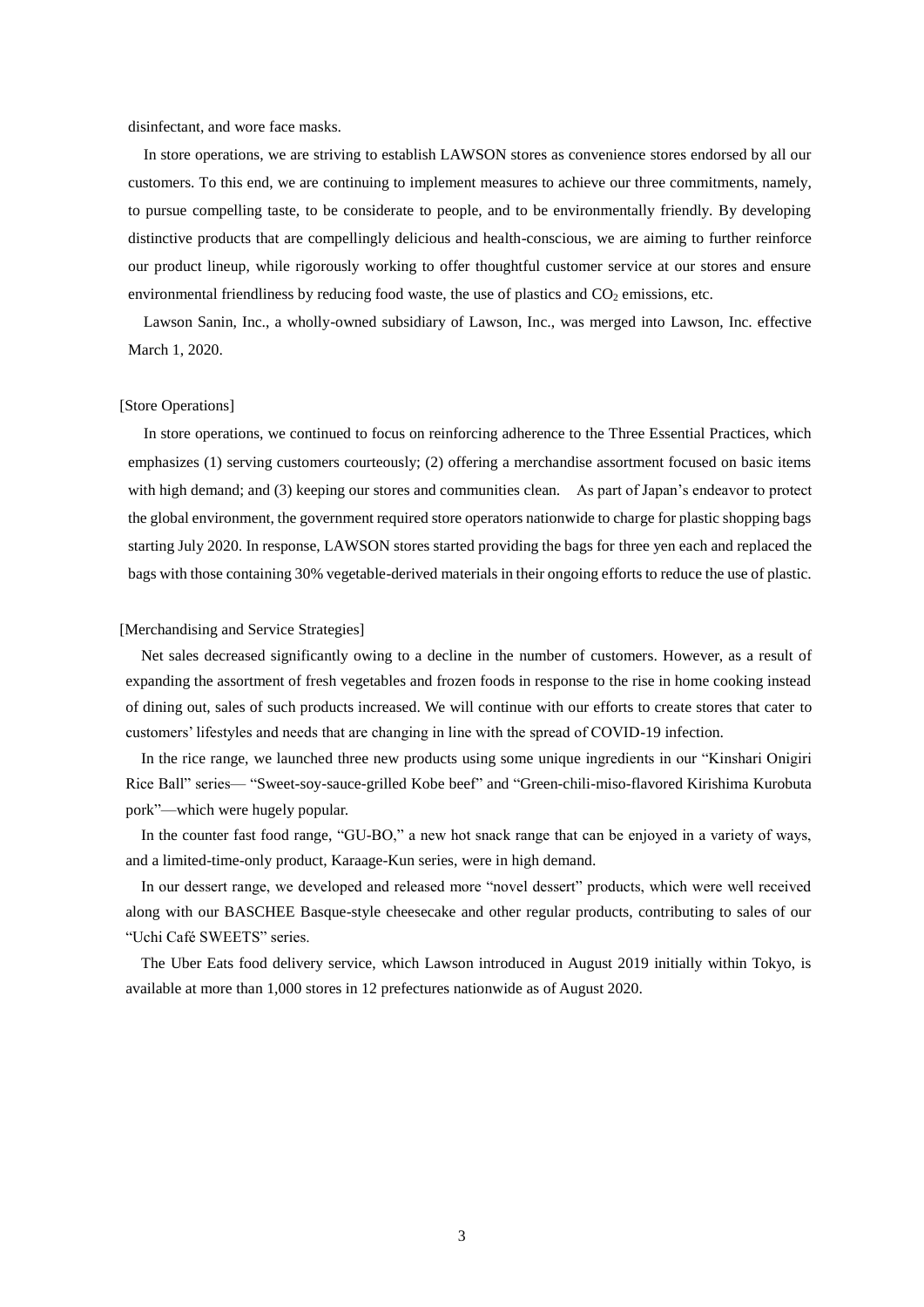| Fiscal year           | Previous fiscal year |                 | Current fiscal year |                 |
|-----------------------|----------------------|-----------------|---------------------|-----------------|
|                       | From March 1, 2019   |                 | From March 1, 2020  |                 |
|                       | To August 31, 2019   |                 | to August 31, 2020  |                 |
|                       | Sales                | Percentage      | <b>Sales</b>        | Percentage      |
| Product group         | (Millions of yen)    | of total $(\%)$ | (Millions of yen)   | of total $(\%)$ |
| Processed foods       | 634,499              | 52.8            | 583,479             | 53.4            |
| <b>Fast foods</b>     | 281,405              | 23.4            | 233,105             | 21.3            |
| Daily delivered foods | 181,146              | 15.1            | 176,478             | 16.2            |
| Nonfood products      | 104,924              | 8.7             | 98,834              | 9.1             |
| Total                 | 1,201,975            | 100.0           | 1,091,898           | 100.0           |

### [Breakdown of Sales by Merchandise Category at Chain Stores in Domestic Convenience Store Business]

[Store Development]

In opening new stores, the Group continued to focus on developing profitable stores.

During the first half under review, the total number of LAWSON, NATURAL LAWSON and LAWSON STORE100 stores opened in Japan stood at 236 stores. Meanwhile, we closed a total of 180 such stores in the country as a result of shutting down stores with low earnings and for other reasons. As of the end of August 2020, the total number of domestic stores was 14,500.\*

In an effort to establish convenience store models catered to an aging population and a trend toward selftreatment, we are building partnerships with dispensing pharmacy and drug store chains to operate healthcareoriented LAWSON stores that offer over-the-counter pharmaceuticals and prescription drugs, as well as a wider assortment of cosmetics and daily necessities than conventional LAWSON stores. The number of stores offering non-prescription drugs has reached 242 stores (includes 52 pharmacy LAWSON stores equipped with drug-dispensing pharmacies) as of the end of August 2020. Moreover, the number of stores offering nursing care consultation services has reached 25 as of the end of August 2020. Furthermore, we have also been expanding our chain of "in-hospital LAWSON stores," which feature strengthened focus on medical, sanitary, nursing and rehabilitation supplies in addition to merchandise and services offered at standard convenience stores. The number of such stores has reached 333 as of the end of August 2020. Building on our expertise developed through operation of in-hospital LAWSON stores, we will continue to support the lives of all people interacting with hospitals.

With the aim of supporting our customers' beauty, health, and comfortable lifestyles, our NATURAL LAWSON stores offer an exclusive assortment of items including original products adopting select ingredients as well as products produced in collaboration with renowned brand names. Meanwhile, our LAWSON STORE100 meets customers' needs with a wide-ranging assortment of products sold at the value-for-money price of 100 yen, including fresh fruit and vegetables, daily delivered fresh foods, prepared dishes, beverages, and daily necessities. As of the end of August 2020, we operate 146 NATURAL LAWSON stores and 687 LAWSON STORE100 stores.

\* The numbers of store openings and closings and total number of stores in Japan include stores operated by Lawson, Inc. and equity-method affiliates, Lawson Kochi, Inc., Lawson Minamikyushu, Inc. and Lawson Okinawa, Inc.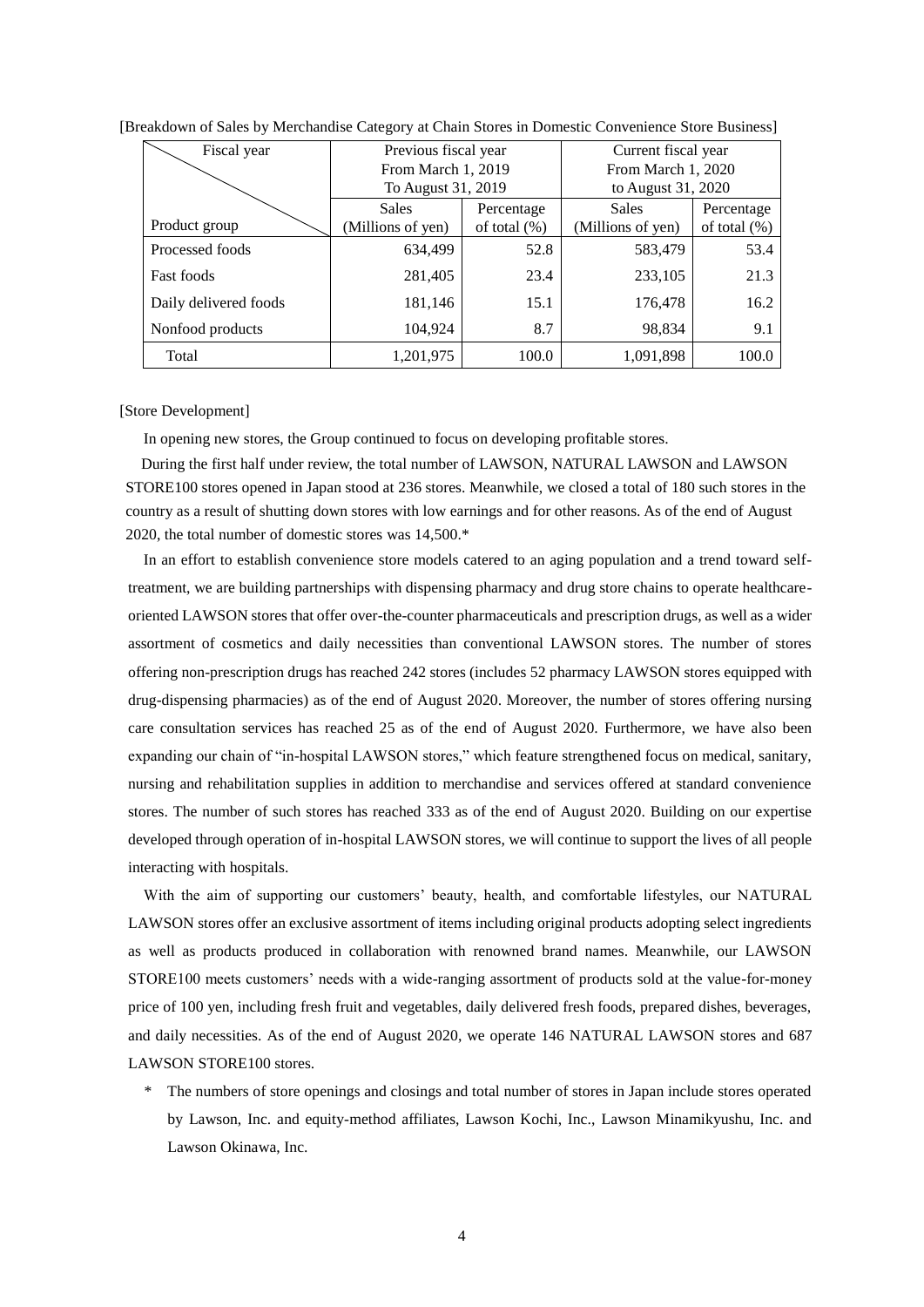| [Change in the Total Number of Domestic Stores] |  |  |  |  |  |  |
|-------------------------------------------------|--|--|--|--|--|--|
|-------------------------------------------------|--|--|--|--|--|--|

|                        | Total stores as of<br>February 29, 2020 | Change during<br>period | Total stores as of<br>August 31, 2020 |
|------------------------|-----------------------------------------|-------------------------|---------------------------------------|
| <b>LAWSON</b>          | 13,557                                  | 110                     | 13,667                                |
| NATURAL LAWSON         | 145                                     |                         | 146                                   |
| <b>LAWSON STORE100</b> | 742                                     | (55)                    | 687                                   |
| Total                  | 14,444                                  | 56                      | 14,500                                |

[Number of LAWSON stores by prefecture (As of August 31, 2020)]

| Prefecture | Number<br>of stores | Prefecture | Number<br>of stores | Prefecture | Number<br>of stores | Prefecture          | Number<br>of stores |
|------------|---------------------|------------|---------------------|------------|---------------------|---------------------|---------------------|
| Hokkaido   | 683                 | Ibaraki    | 225                 | Kyoto      | 324                 | Ehime               | 213                 |
| Aomori     | 275                 | Tokyo      | 1,701               | Shiga      | 155                 | Tokushima           | 135                 |
| Akita      | 184                 | Kanagawa   | 1,082               | Nara       | 138                 | Kochi               | 139                 |
| Iwate      | 180                 | Shizuoka   | 283                 | Wakayama   | 152                 | Fukuoka             | 517                 |
| Miyagi     | 257                 | Yamanashi  | 135                 | Osaka      | 1,111               | Saga                | 75                  |
| Yamagata   | 114                 | Nagano     | 174                 | Hyogo      | 662                 | Nagasaki            | 113                 |
| Fukushima  | 166                 | Aichi      | 727                 | Okayama    | 208                 | Oita                | 192                 |
| Niigata    | 227                 | Gifu       | 183                 | Hiroshima  | 247                 | Kumamoto            | 160                 |
| Tochigi    | 201                 | Mie        | 137                 | Yamaguchi  | 119                 | Miyazaki            | 109                 |
| Gunma      | 245                 | Ishikawa   | 105                 | Tottori    | 139                 | Kagoshima           | 198                 |
| Saitama    | 688                 | Toyama     | 187                 | Shimane    | 144                 | Okinawa             | 243                 |
| Chiba      | 605                 | Fukui      | 110                 | Kagawa     | 133                 | Total<br>(domestic) | 14,500              |

(Note) These figures include stores operated by Lawson, Inc. and equity-method affiliates, Lawson Kochi, Inc., Lawson Minamikyushu, Inc. and Lawson Okinawa, Inc.

## [Other]

We jointly develop products with regional business operators nationwide that have been affected by COVID-19. Through such initiatives, we aim to support local businesses and producers through our LAWSON stores.

As part of our measures to enhance the financial stability of our franchise stores, we are proceeding with a range of short-, medium- and long-term initiatives to support them with multiple store ownership, store manager development, and measures for new franchise owners. In addition, we provide support for stores facing considerable sales declines due to the spread of COVID-19, restrictions on operating hours or temporary closures. Our aim is to further improve the profits generated by franchise stores and strengthen our partnerships with them.

As a result, Domestic Convenience Store Business posted gross operating revenue of 212,735 million yen (down 12.3% from previous fiscal year) and segment profit of 13,752 million yen (down 53.5% from previous fiscal year).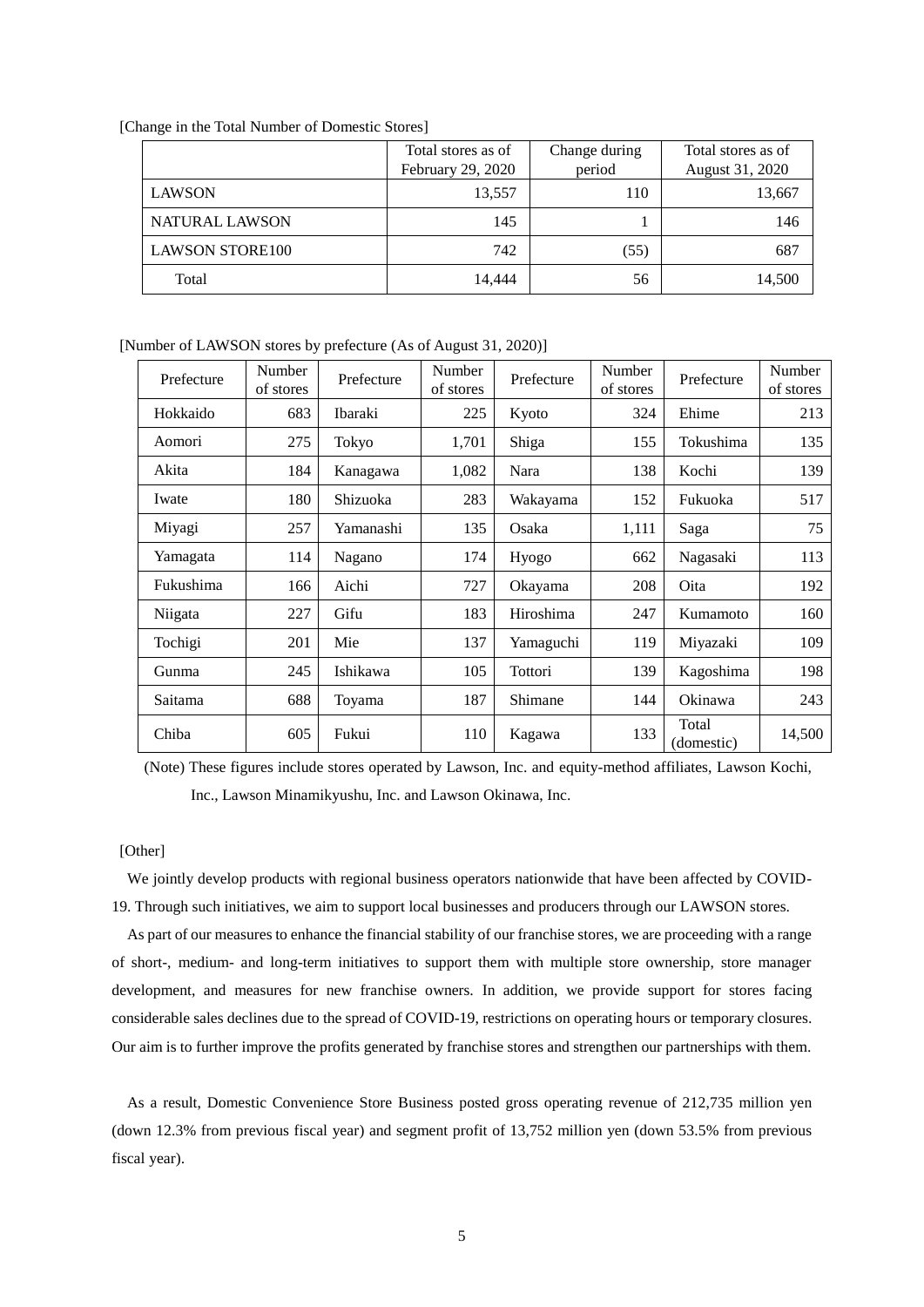### **(Seijo Ishii Business)**

At stores of Seijo Ishii, a high-end supermarket chain offering quality foods, we provide our customers with well-selected, safe, and reliable foods. The number of directly operated Seijo Ishii stores reached 162 as of the end of August 2020. On the back of heightened demand at supermarkets amid the spread of COVID-19, demand for perishables including fruits and vegetables, meat and fish grew markedly, resulting in strong overall sales. By continuing to leverage the company's strengths including its product development expertise, know-how acquired as a manufacturing retailer, and retailing techniques, we will endeavor to enhance the brand capacity of Seijo Ishii.

As a result, Seijo Ishii Business posted gross operating revenue of 49,824 million yen (up 10.4% from previous fiscal year) and segment profit of 4,819 million yen (up 24.1% from previous fiscal year).

#### **(Entertainment-related Business)**

With regard to our Entertainment-related Business, the ticketing business of Lawson Entertainment, Inc., we experienced a precipitous drop in ticket transaction value as a result of event cancellations and postponements owing to the spread of COVID-19. Hosting of large-scale events continues to be restricted, but we are striving to expand the ticket transactions to live streaming events by prominent artists, along with tickets for leisure facilities and sports events that have resumed. In our product sales business, a total of 57 stores are in operation nationwide as of August 31, 2020, including our mainstay HMV stores dedicated to selling music and video software, HMV&BOOKS, which markets books, CDs and DVDs, and HMB record shop stores specializing in analog records.

United Cinemas Co., Ltd., an operator of cinema complexes, resumed operations of its theaters in phases following the lifting of the state of emergency declaration. As of August 31, 2020, all 43 sites nationwide offering 389 screens including those operated on commission are in operation while taking rigorous measures to protect their customers and employees from infection.

As a result, Entertainment-related Business posted gross operating revenue of 24,992 million yen (down 44.5% from previous fiscal year) and segment loss of 1,037 million yen (segment profit was 3,681 million yen in previous fiscal year).

#### **(Financial Services Business)**

With respect to our Financial Services Business, in our ATM business, the foundation of our banking business, we expanded our network of financial institution partners, while working to expand the ATM service of Lawson Bank, Inc.

As of the end of August 2020, the number of ATMs installed nationwide reached 13,465 (up 112 from previous fiscal year), with each ATM used 41.8 times a day on average, decreasing as a result of the decline in the number of customers visiting LAWSON stores due to the spread of COVID-19. The total number of our financial institution partners was 126 nationwide (up 2 from previous fiscal year), including online banks.

By harnessing Lawson Bank's ATMs and their transaction network, we are striving to enhance the bank's functions and convenience. In June 2020, we started offering an "instant bank account settlement service," in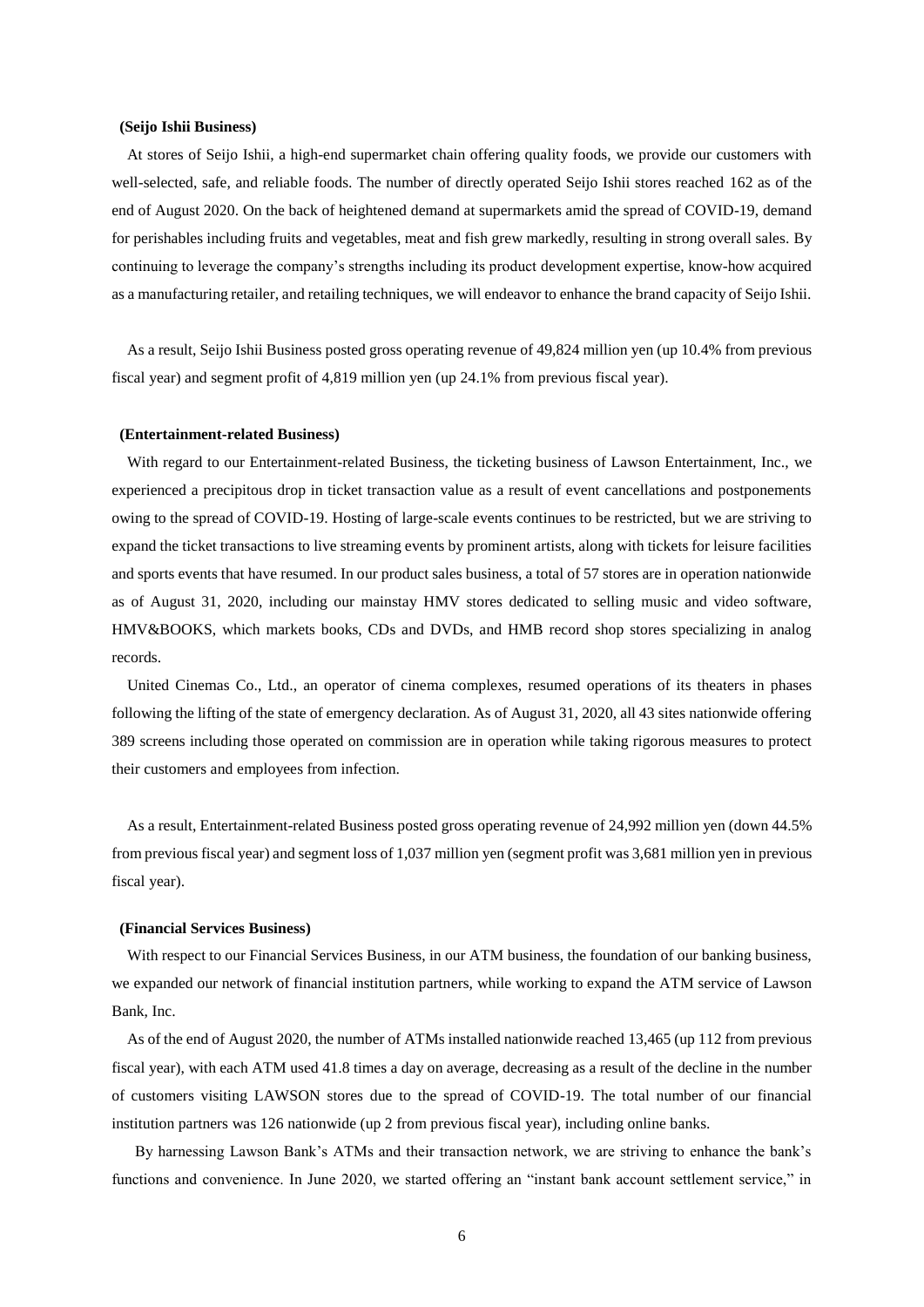which money can be withdrawn from a user's bank account to top up a mobile payment app. Furthermore, other new services have been launched including the "ATM charge service," where cash can be charged to the user's mobile payment app at an ATM, and the "smartphone ATM service," which allows the user to deposit and withdraw cash at an ATM without using the user's bank card by reading a QR code with the bank's smartphone app.

As a result, Financial Services Business posted gross operating revenue of 15,810 million yen (down 8.4% from previous fiscal year) and segment profit of 740 million yen (down 41.3% from previous fiscal year).

## **(Overseas Business)**

With regards to Overseas Business, the Group's operating companies opened LAWSON stores in the People's Republic of China, Thailand, Indonesia, the Philippines, and the United States of America (Hawaii).

In the People's Republic of China, we have expanded mainly into Shanghai, as well as into Chongqing, Dalian, Beijing, Wuhan, Hefei, Changsha, Shenyang, and other cities. In August 2020, we advanced into Tangshan, Hebei province. The number of LAWSON stores in the entire country reached 2,854 as of the end of August 2020.

In response to the spread of COVID-19, we closed some stores or shortened their opening hours overseas, but normal operations at almost all stores have now resumed.

| Country/Region                            | Number of stores<br>(As of February 29,<br>2020) | Change<br>during fiscal<br>year | Number of stores<br>(As of August 31,<br>2020) |
|-------------------------------------------|--------------------------------------------------|---------------------------------|------------------------------------------------|
| China<br>Shanghai and surrounding area    | 1,574                                            | 20                              | 1,594                                          |
| China<br>Chongqing                        | 235                                              | 49                              | 284                                            |
| China<br>Dalian                           | 192                                              | 27                              | 219                                            |
| China<br>Beijing and surrounding area     | 153                                              | 27                              | 180                                            |
| China<br>Shenyang                         | 26                                               | 27                              | 53                                             |
| China<br>Wuhan                            | 401                                              | 13                              | 414                                            |
| China<br>Hefei                            | 50                                               | 23                              | 73                                             |
| China<br>Changsha                         | 15                                               | 22                              | 37                                             |
| Thailand                                  | 133                                              | $\tau$                          | 140                                            |
| Indonesia                                 | 72                                               | (4)                             | 68                                             |
| Philippines                               | 65                                               | 1                               | 66                                             |
| <b>United States of America</b><br>Hawaii | $\overline{2}$                                   |                                 | 2                                              |
| Total                                     | 2,918                                            | 212                             | 3,130                                          |

[Distribution of LAWSON Brand Stores Overseas by Region]

Note: The number of stores in Beijing and surrounding area includes the number of stores in Tangshan.

As a result, Overseas Business posted gross operating revenue of 24,548 million yen (up 2.1% from previous fiscal year) and segment loss of 1,371 million yen (down 18.6% from previous fiscal year).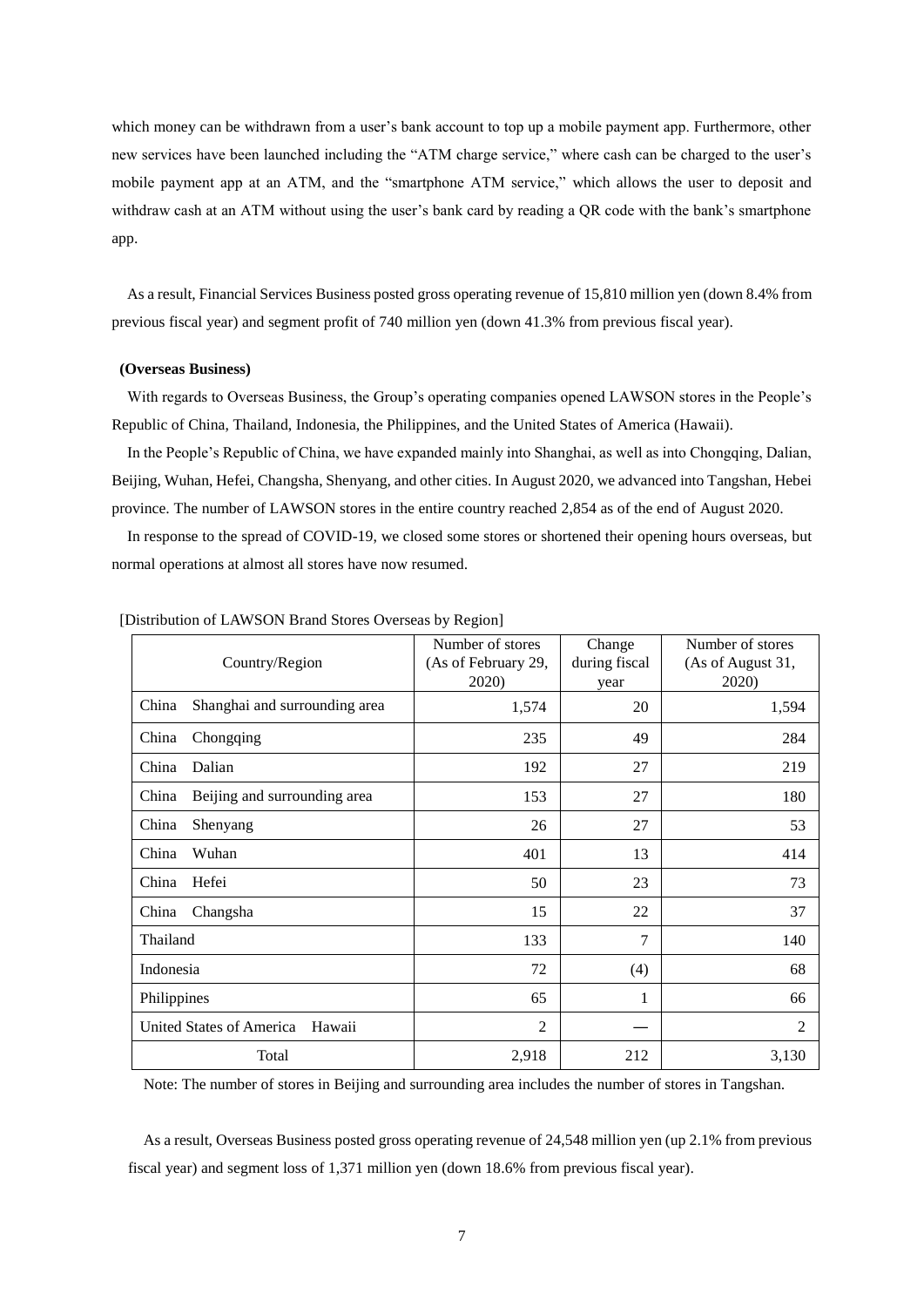## **(2) Explanation Regarding Consolidated Financial Position**

① Assets, liabilities and net assets at the end of the first half of fiscal year 2020

Current assets decreased by 47,323 million yen from the end of the previous fiscal year to 589,373 million yen, mainly reflecting a decrease of 16,717 million yen in cash and deposits and a decrease of 14,280 million yen in current assets-other due to the movement in call loans for banking business. Non-current assets decreased by 15,835 million yen from the end of the previous fiscal year to 705,199 million yen, mainly reflecting decreases of 8,841 million yen in property and store equipment, 5,470 million yen in intangible assets and 1,523 million yen in investments and other assets. Consequently, total assets decreased by 63,159 million yen from the end of the previous fiscal year to 1,294,573 million yen.

Current liabilities increased by 27,189 million yen from the end of the previous fiscal year to 589,153 million yen, mainly reflecting an increase of 87,950 million yen in current liabilities-other due to the movement in call money for banking business, and a decrease of 50,924 million yen in deposits received. Non-current liabilities decreased by 89,418 million yen from the end of the previous fiscal year to 431,002 million yen, mainly reflecting a decrease of 80,000 million yen in long-term loans payable. Consequently, total liabilities decreased by 62,229 million yen from the end of the previous fiscal year to 1,020,156 million yen.

Net assets decreased by 930 million yen from the end of the previous fiscal year to 274,417 million yen, mainly reflecting a decrease of 4,459 million yen in retained earnings and an increase of 3,786 million yen in valuation difference on available-for-sale securities. Consequently, shareholders' equity ratio was 20.9%, up from 20.0% as of the end of the previous fiscal year.

#### ② Cash flows during the first half of fiscal year 2020

Cash and cash equivalents at August 31, 2020 decreased by 16,717 million yen from the end of the previous fiscal year to 326,865 million yen.

Net cash provided by operating activities was 118,353 million yen, a decrease of 17,684 million yen from the corresponding period of the previous fiscal year, mainly because of the movement in deposits received and call money for banking business.

Net cash used in investing activities was (17,779) million yen, a decrease of (8,423) million yen from the corresponding period of the previous fiscal year, mainly because of decreases in purchase of property and store equipment and guarantee deposits.

Net cash used in financing activities was (117,194) million yen, an increase of (27,687) million yen from the corresponding period of the previous fiscal year, mainly because of a decrease in long-term loans payable and the movement in short-term loans payable.

## **(3) Explanation Regarding Forward-looking Statements**

Regarding the financial forecasts for the full fiscal year ending February 28, 2021, the financial forecasts remain unchanged from those announced on July 9, 2020.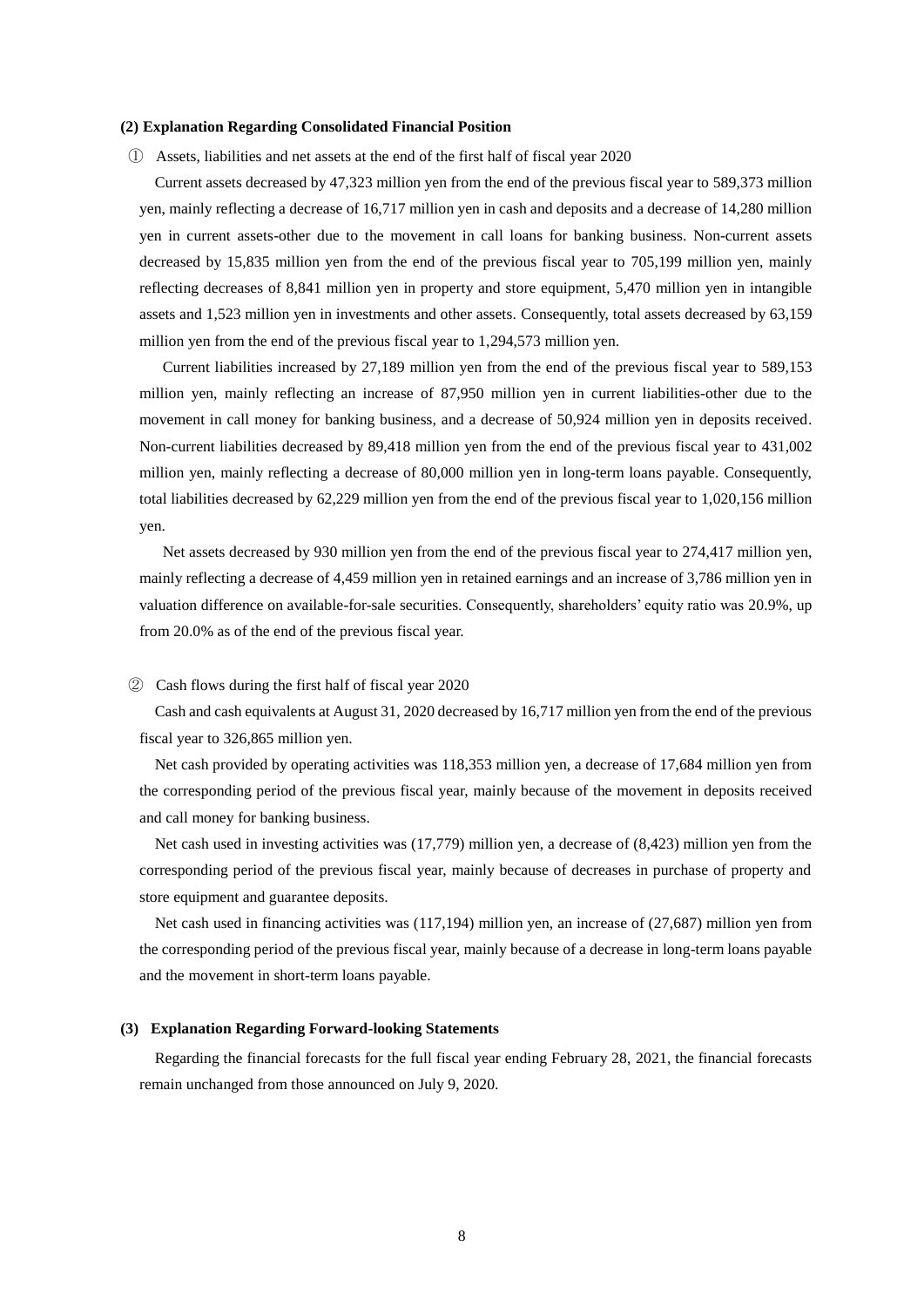# **2. Consolidated Financial Statements and Main Notes**

## **(1) Consolidated Balance Sheet**

As of February 29, 2020 and August 31, 2020

|                                                |                      | (Millions of yen) |
|------------------------------------------------|----------------------|-------------------|
|                                                | Previous fiscal year | Current 1st Half  |
|                                                | As of                | As of             |
|                                                | February 29, 2020    | August 31, 2020   |
| <b>Assets</b>                                  |                      |                   |
| <b>Current assets:</b>                         |                      |                   |
| Cash and deposits                              | 343,587              | 326,869           |
| Accounts receivable-due from franchised stores | 47,366               | 40,230            |
| Lease receivables                              | 17,876               | 17,254            |
| Merchandise                                    | 20,985               | 21,019            |
| Accounts receivable-other                      | 159,122              | 150,508           |
| Other                                          | 47,802               | 33,521            |
| Allowance for doubtful accounts                | (42)                 | (30)              |
| <b>Total current assets</b>                    | 636,697              | 589,373           |
| <b>Non-current assets:</b>                     |                      |                   |
| Property and store equipment:                  |                      |                   |
| Buildings and structures, net                  | 201,526              | 201,461           |
| Tools, furniture and fixtures, net             | 20,093               | 18,799            |
| Leased assets, net                             | 146,235              | 140,197           |
| Other, net                                     | 25,082               | 23,638            |
| Total property and store equipment             | 392,938              | 384,096           |
| <b>Intangible assets:</b>                      |                      |                   |
| Software                                       | 45,151               | 42,171            |
| Goodwill                                       | 42,381               | 40,199            |
| Trademark right                                | 8,849                | 8,541             |
| Other                                          | 680                  | 680               |
| <b>Total intangible assets</b>                 | 97,063               | 91,593            |
| <b>Investments and other assets:</b>           |                      |                   |
| Long-term loans receivable                     | 42,488               | 42,548            |
| Guarantee deposits                             | 107,193              | 104,098           |
| Deferred tax assets                            | 34,378               | 30,695            |
| Other                                          | 47,604               | 52,750            |
| Allowance for doubtful accounts                | (630)                | (584)             |
| <b>Total investments and other assets</b>      | 231,033              | 229,509           |
| <b>Total non-current assets</b>                | 721,035              | 705,199           |
| <b>Total assets</b>                            | 1,357,732            | 1,294,573         |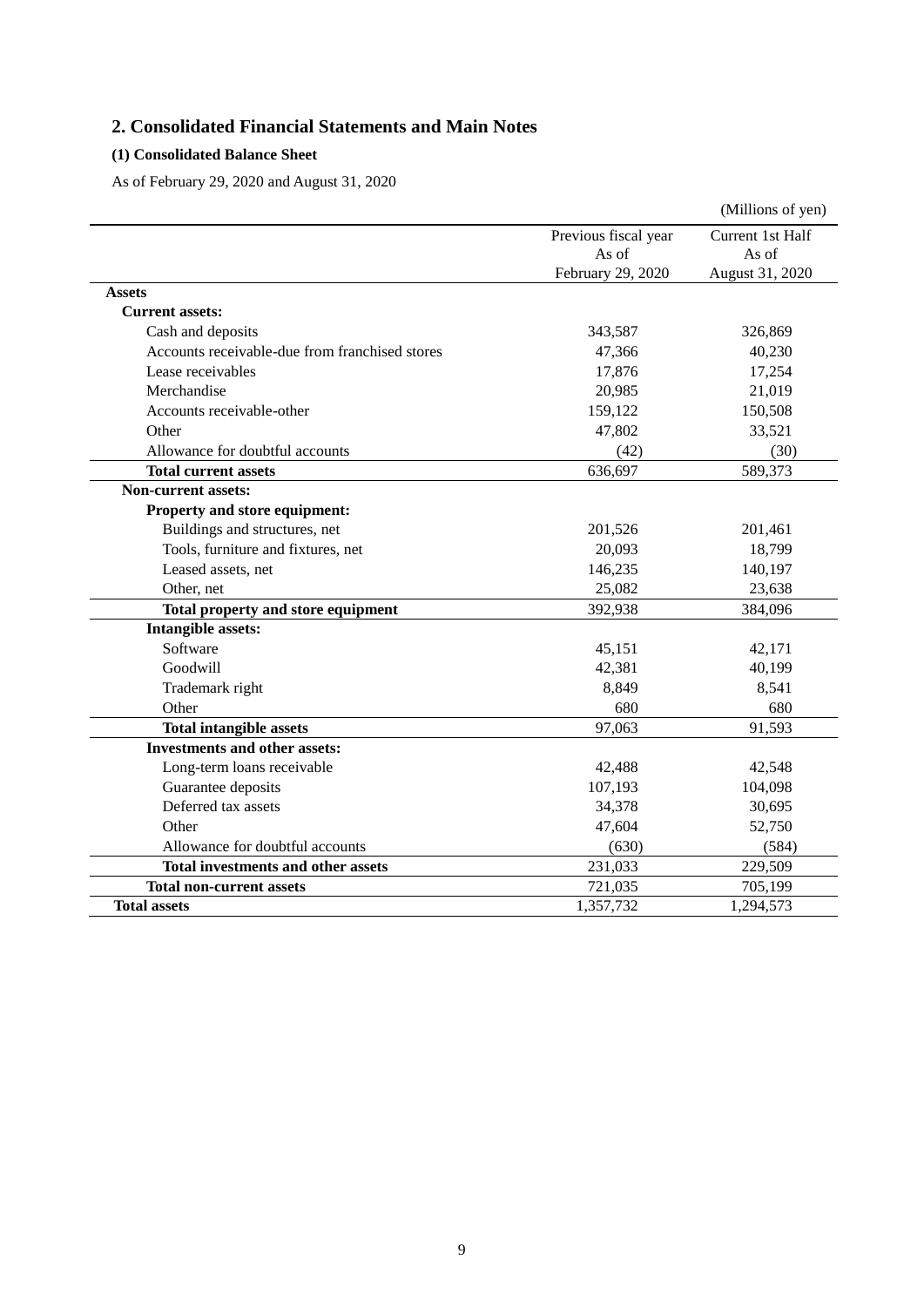|                                                         |                      | (Millions of yen) |
|---------------------------------------------------------|----------------------|-------------------|
|                                                         | Previous fiscal year | Current 1st Half  |
|                                                         | As of                | As of             |
|                                                         | February 29, 2020    | August 31, 2020   |
| <b>Liabilities</b>                                      |                      |                   |
| <b>Current liabilities:</b>                             |                      |                   |
| Accounts payable-trade                                  | 129,397              | 137,388           |
| Short-term loans payable                                | 39,850               | 36,350            |
| Lease obligations                                       | 45,610               | 44,341            |
| Accounts payable-other                                  | 94,848               | 87,024            |
| Income taxes payable                                    | 7,915                | 3,177             |
| Deposits received                                       | 193,096              | 142,171           |
| Provision for bonuses                                   | 4,667                | 4,171             |
| Other                                                   | 46,577               | 134,527           |
| <b>Total current liabilities</b>                        | 561,963              | 589,153           |
| <b>Non-current liabilities:</b>                         |                      |                   |
| Long-term loans payable                                 | 310,000              | 230,000           |
| Lease obligations                                       | 136,665              | 127,537           |
| Deferred tax liabilities                                | 521                  | 503               |
| Provision for retirement benefits to executive officers |                      |                   |
| and audit and supervisory board members                 | 282                  | 255               |
| Net defined benefit liability                           | 16,245               | 16,547            |
| Asset retirement obligations                            | 35,335               | 35,559            |
| Other                                                   | 21,370               | 20,599            |
| <b>Total non-current liabilities</b>                    | 520,421              | 431,002           |
| <b>Total liabilities</b>                                | 1,082,385            | 1,020,156         |
| <b>Net assets</b>                                       |                      |                   |
| Shareholders' equity:                                   |                      |                   |
| Capital stock                                           | 58,506               | 58,506            |
| Capital surplus                                         | 44,605               | 44,608            |
| Retained earnings                                       | 165,081              | 160,621           |
| Treasury shares                                         | (1,011)              | (990)             |
| Total shareholders' equity                              | 267,181              | 262,746           |
| Accumulated other comprehensive income:                 |                      |                   |
| Valuation difference on available-for-sale securities   | 1,496                | 5,282             |
| Revaluation reserve for land                            | (207)                | (207)             |
| Foreign currency translation adjustment                 | 3,341                | 3,051             |
| Remeasurements of defined benefit plans                 | (934)                | (844)             |
| Total accumulated other comprehensive income            | 3,695                | 7,282             |
| Subscription rights to shares                           | 255                  | 333               |
| <b>Non-controlling interests</b>                        | 4,214                | 4,054             |
| <b>Total net assets</b>                                 | 275,347              | 274,417           |
| <b>Total liabilities and net assets</b>                 | 1,357,732            | 1,294,573         |
|                                                         |                      |                   |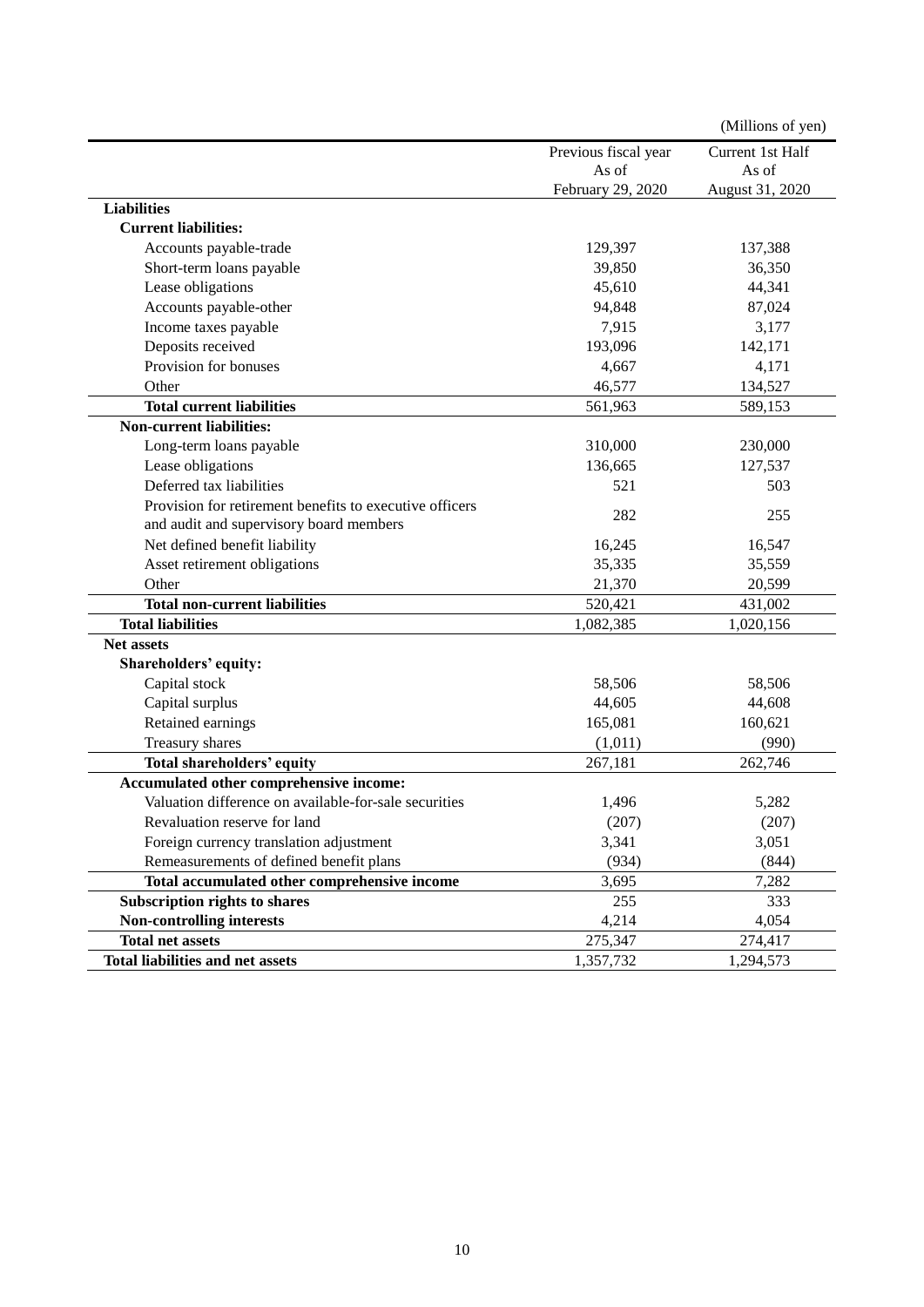## **(2) Consolidated Statement of Income and Consolidated Statement of Comprehensive Income**

## **(Consolidated Statement of Income)**

For the first half of the fiscal year ended February 29, 2020 and the first half of the fiscal year ending February 28, 2021

|                                                         |                          | (Millions of yen)  |
|---------------------------------------------------------|--------------------------|--------------------|
|                                                         | Previous 1st Half        | Current 1st Half   |
|                                                         | From March 1, 2019       | From March 1, 2020 |
|                                                         | to August 31, 2019       | to August 31, 2020 |
| <b>Gross operating revenue</b>                          | 369,131                  | 322,890            |
| <b>Net sales</b>                                        | 151,426                  | 129,683            |
| <b>Cost of sales</b>                                    | 102,794                  | 88,658             |
| <b>Gross profit</b>                                     | 48,631                   | 41,025             |
| <b>Operating revenue:</b>                               |                          |                    |
| Income from franchised stores                           | 160,610                  | 145,908            |
| Other operating revenue                                 | 57,095                   | 47,298             |
| <b>Total operating revenue</b>                          | 217,705                  | 193,206            |
| <b>Operating gross profit</b>                           | 266,337                  | 234,232            |
| Selling, general and administrative expenses            | 229,573                  | 217,541            |
| <b>Operating income</b>                                 | 36,763                   | 16,690             |
| Non-operating income:                                   |                          |                    |
| Interest income                                         | 336                      | 327                |
| Share of profit of entities accounted for using equity  | 522                      | 270                |
| method                                                  |                          |                    |
| Employment adjustment subsidy due to novel              |                          | 409                |
| coronavirus disease<br>Other                            | 998                      | 1,092              |
| <b>Total non-operating income</b>                       | 1,858                    | 2,100              |
| Non-operating expenses:                                 |                          |                    |
| Interest expenses                                       | 1,975                    | 1,943              |
| Loss on cancellation of leases                          | 770                      | 957                |
| Other                                                   | 727                      | 1,028              |
| <b>Total non-operating expenses</b>                     | 3,474                    | 3,929              |
| <b>Ordinary income</b>                                  | 35,147                   | 14,862             |
| <b>Extraordinary income</b>                             |                          |                    |
| Gain on sales of investment securities                  | 163                      |                    |
| <b>Total extraordinary income</b>                       | 163                      |                    |
| <b>Extraordinary losses:</b>                            |                          |                    |
| Loss on retirement of non-current assets                | 2,253                    | 1,832              |
| <b>Impairment</b> loss                                  | 1,870                    | 2,099              |
| Loss on novel coronavirus disease                       | $\overline{\phantom{a}}$ | 2,910              |
| Other                                                   | 554                      | 635                |
| <b>Total extraordinary losses</b>                       | 4,678                    | 7,478              |
| Profit (loss) before income taxes                       | 30,632                   | 7,383              |
| Income taxes-current                                    | 9,932                    | 2,231              |
| Income taxes-deferred                                   | 644                      | 1,954              |
| <b>Total income taxes</b>                               | 10,577                   | 4,185              |
| Profit (loss)                                           | 20,055                   | 3,198              |
| Profit (loss) attributable to non-controlling interests | (51)                     | (109)              |
| Profit (loss) attributable to owners of parent          | 20,107                   | 3,307              |
|                                                         |                          |                    |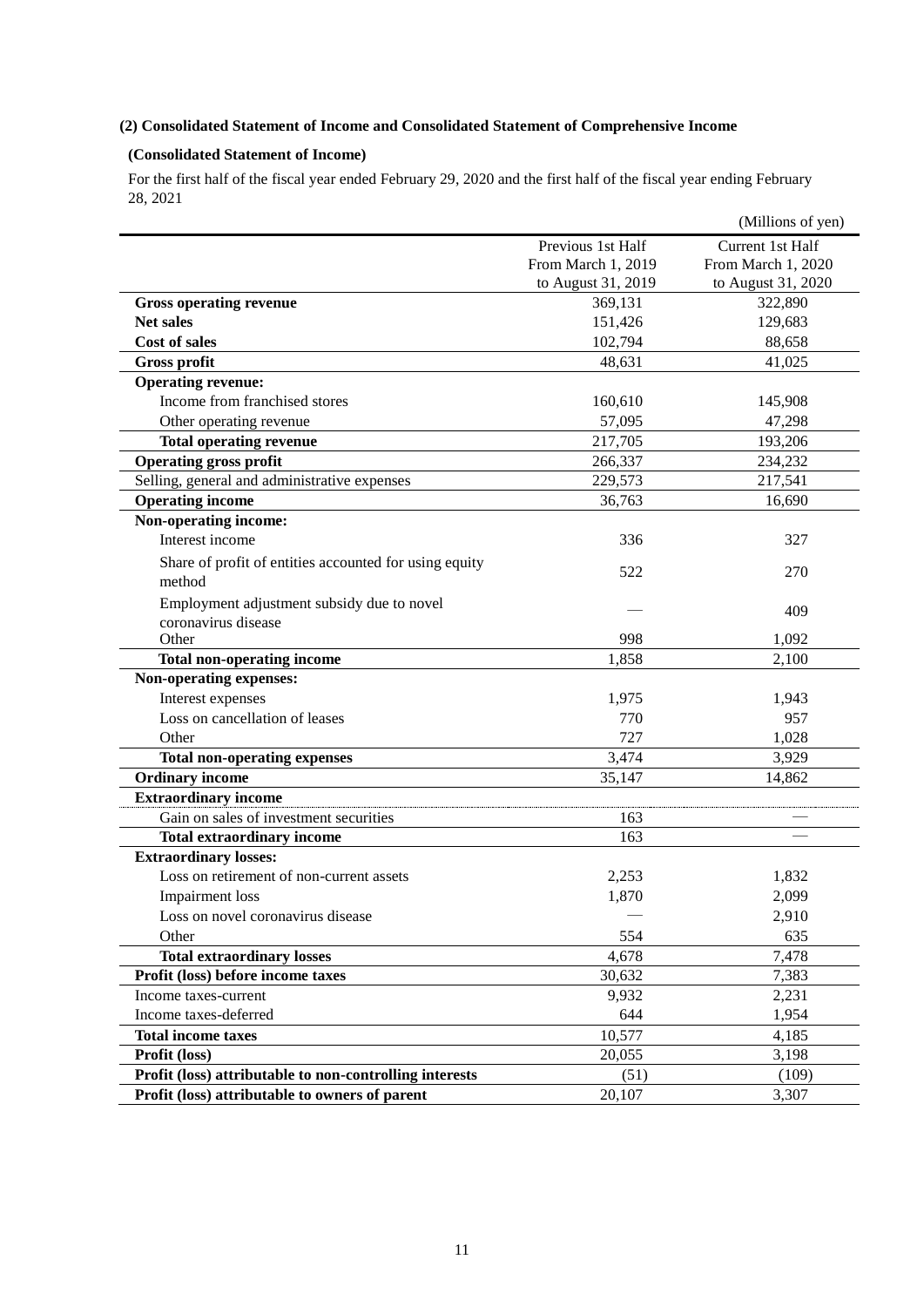# **(Consolidated Statement of Comprehensive Income)**

For the first half of the fiscal year ended February 29, 2020 and the first half of the fiscal year ending February 28, 2021

|                                                       |                    | (Millions of yen)  |
|-------------------------------------------------------|--------------------|--------------------|
|                                                       | Previous 1st Half  | Current 1st Half   |
|                                                       | From March 1, 2019 | From March 1, 2020 |
|                                                       | to August 31, 2019 | to August 31, 2020 |
| Profit (loss)                                         | 20,055             | 3,198              |
| Other comprehensive income                            |                    |                    |
| Valuation difference on available-for-sale securities | (916)              | 3,786              |
| Foreign currency translation adjustment               | (535)              | (316)              |
| Remeasurements of defined benefit plans               | 84                 | 90                 |
| Total other comprehensive income                      | (1, 367)           | 3,560              |
| <b>Comprehensive income</b>                           | 18,687             | 6,758              |
| Comprehensive income attributable to                  |                    |                    |
| Owners of parent                                      | 18,722             | 6,894              |
| Non-controlling interests                             | (34)               | (135)              |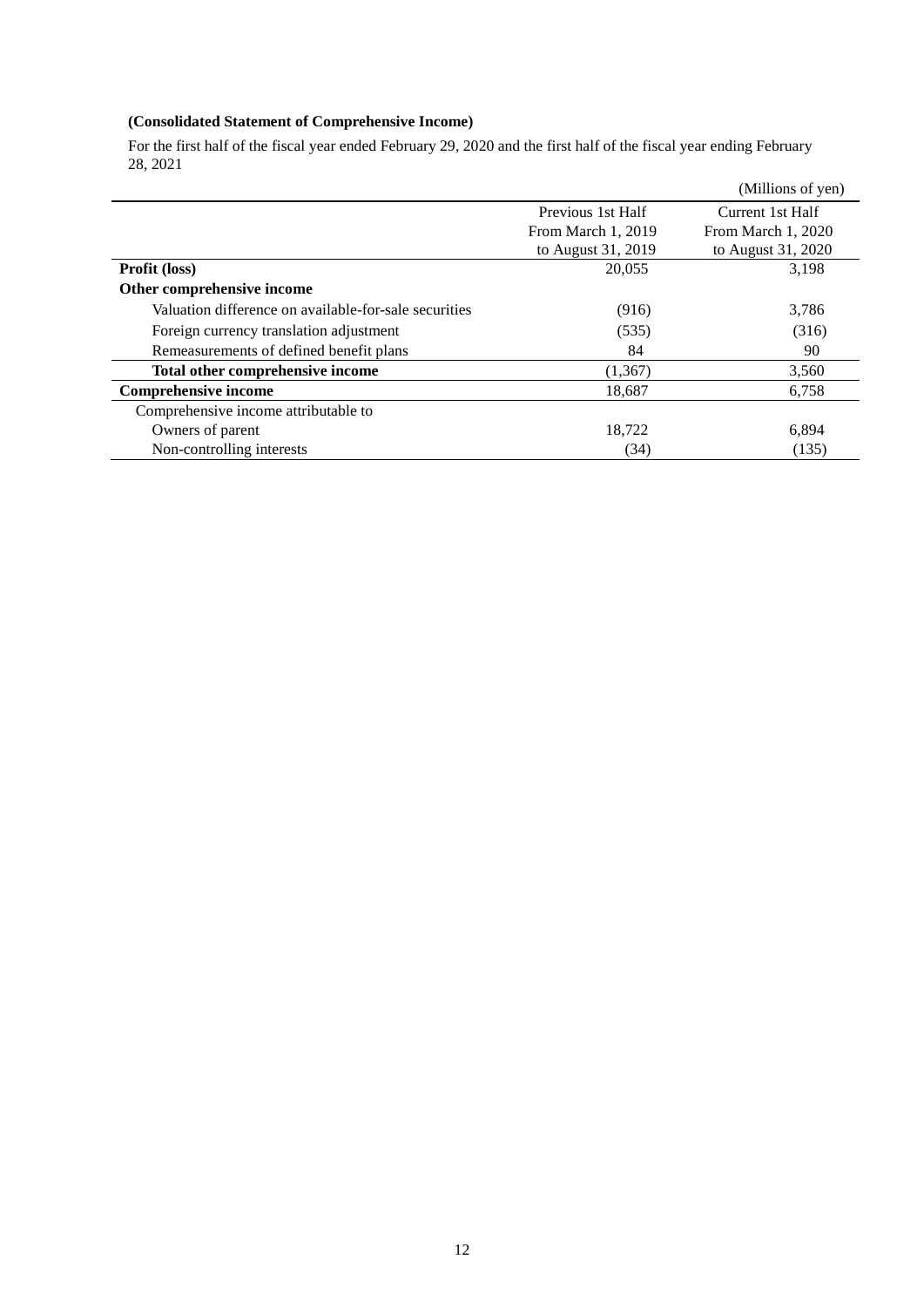## **(3) Consolidated Statement of Cash Flows**

For the first half of the fiscal year ended February 29, 2020 and the first half of the fiscal year ending February 28, 2021

|                                                                   |                    | (Millions of yen)  |
|-------------------------------------------------------------------|--------------------|--------------------|
|                                                                   | Previous 1st Half  | Current 1st Half   |
|                                                                   | From March 1, 2019 | From March 1, 2020 |
|                                                                   | to August 31, 2019 | to August 31, 2020 |
| Net cash provided by (used in) operating activities:              |                    |                    |
| Profit before income taxes                                        | 30,632             | 7,383              |
| Depreciation and amortization                                     | 38,417             | 40,500             |
| <b>Impairment</b> loss                                            | 1,870              | 2,099              |
| Interest income                                                   | (336)              | (327)              |
| Interest expenses                                                 | 1,975              | 1,943              |
| Loss on retirement of non-current assets                          | 2,253              | 1,832              |
| Decrease (increase) in notes and accounts receivable-trade        | (737)              | 7,111              |
| Decrease (increase) in accounts receivable-other                  | (43, 833)          | 8,511              |
| Increase (decrease) in notes and accounts payable-trade           | 28,710             | 8,234              |
| Increase (decrease) in accounts payable-other                     | 4,178              | (7, 482)           |
| Increase (decrease) in deposits received                          | 45,389             | (50, 920)          |
| Increase (decrease) in net defined benefit liability              | 443                | 303                |
| Net decrease (increase) in call loans for banking business        | 20,000             | (10,000)           |
| Net increase (decrease) in call money for banking business        |                    | 73,000             |
| Other                                                             | 13,562             | 43,212             |
| <b>Subtotal</b>                                                   | 142,525            | 125,403            |
| Interest income received                                          | 305                | 343                |
| Interest expenses paid                                            | (1,964)            | (1,958)            |
| Income taxes paid                                                 | (4,828)            | (5, 435)           |
| Net cash provided by (used in) operating activities               | 136,038            | 118,353            |
| Net cash provided by (used in) investing activities:              |                    |                    |
| Purchase of property and store equipment                          | (16,626)           | (13,203)           |
| Purchase of intangible assets                                     | (6, 653)           | (4,692)            |
| Purchase of shares of subsidiaries and associates                 | (675)              | (1,203)            |
| Payments of long-term loans receivable                            | (2,883)            | (2,231)            |
| Collection of long-term loans receivable                          | 2,555              | 2,444              |
| Payments for guarantee deposits                                   | (8, 863)           | (5,995)            |
| Proceeds from collection of guarantee deposits                    | 8,292              | 9,047              |
| Purchase of long-term prepaid expenses                            | (468)              | (135)              |
| Other                                                             | (880)              | (1,809)            |
| Net cash provided by (used in) investing activities               | (26, 203)          | (17, 779)          |
| Net cash provided by (used in) financing activities:              |                    |                    |
| Net increase (decrease) in short-term loans payable               | (48, 450)          | (3,500)            |
| Repayments of long-term loans payable                             |                    | (80,000)           |
| Repayments of lease obligations                                   | (24, 719)          | (26, 165)          |
| Cash dividends paid                                               | (12,757)           | (7,504)            |
| Payments from changes in ownership interests in subsidiaries that |                    |                    |
| do not result in change in scope of consolidation                 | (3,521)            |                    |
| Other                                                             | (58)               | (24)               |
| Net cash provided by (used in) financing activities               | (89, 506)          | (117, 194)         |
| Effect of exchange rate change on cash and cash equivalents       | (389)              | (96)               |
| Net increase (decrease) in cash and cash equivalents              | 19,937             | (16,717)           |
| Cash and cash equivalents at beginning of period                  | 354,236            | 343,583            |
| Cash and cash equivalents at end of period                        | 374,173            | 326,865            |